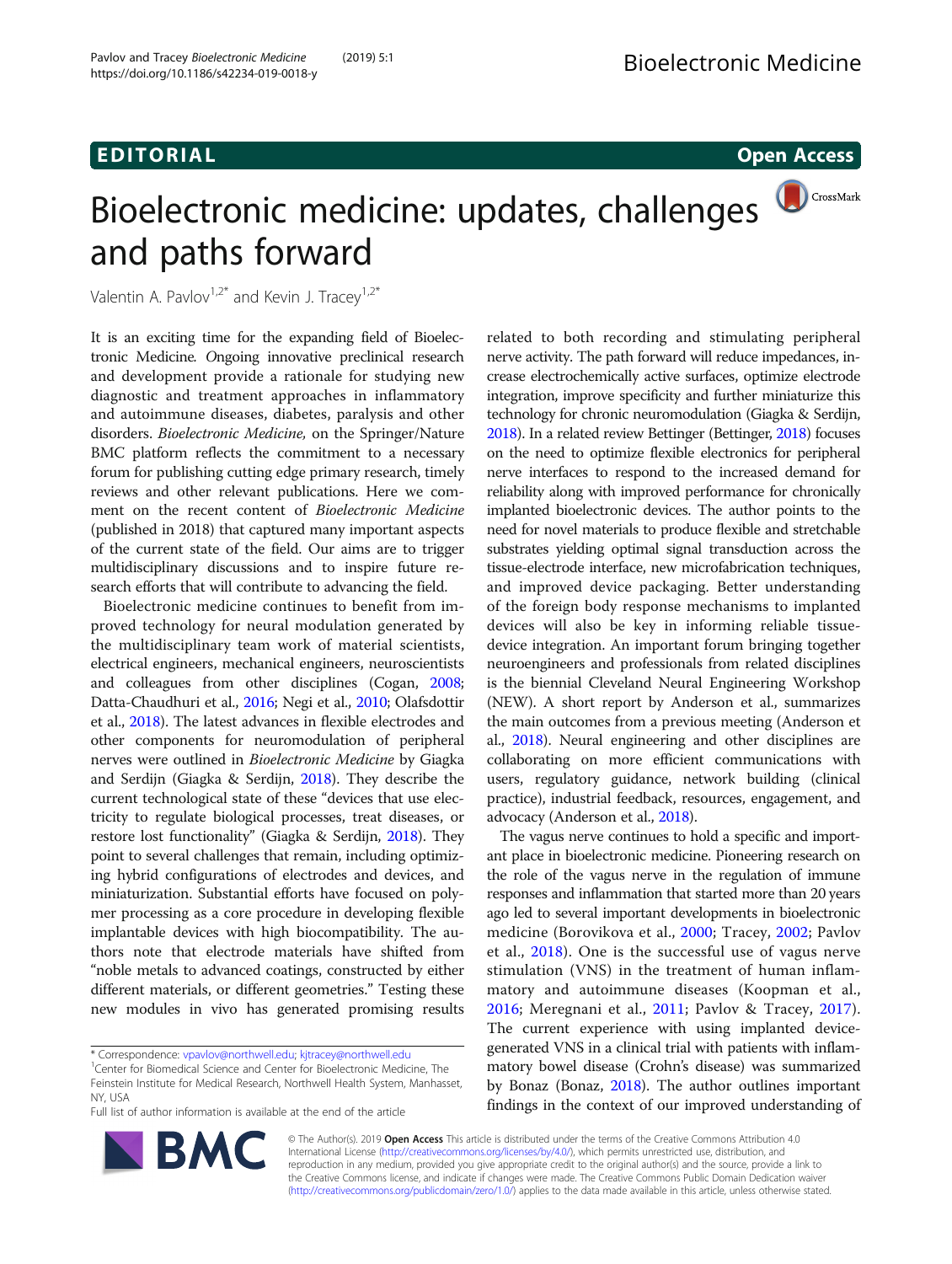the functional anatomy of the vagus nerve, new clinical knowledge of VNS for epilepsy and depression and remaining challenges (Bonaz, [2018\)](#page-3-0). These include finding optimal regimens (frequency, pulse width, waive forms, and duration) of chronic VNS, further miniaturization of the devices and targeting specificity. He also summarizes the pros and cons of invasive (through implanted devices) and non-invasive VNS, including transcutaneous VNS of the auricular branch of the vagus nerve, or the use of devices for cervical vagus nerve stimulation (Lerman et al., [2016\)](#page-3-0) as therapeutic approaches (Bonaz, [2018\)](#page-3-0). Preclinical and clinical research going hand in hand is critical for advancing the field of Bioelectronic Medicine. Studies on the immunomodulatory role of the vagus nerve are an excellent example of this symbiotic relationship.

An exciting new area of vagus nerve research addresses the need to reliably measure and interpret neural signaling. Silverman et al. reported a standardized method for determining vagus nerve activity in mice by recording compound action potentials using a cuff electrode (Silverman et al., [2018](#page-3-0)). The utility of this method is demonstrated by recording cervical vagus neural activity in response to anesthesia, feeding, or exposure to bacterial endotoxin (Silverman et al., [2018\)](#page-3-0). This approach and other recent advances (Zanos et al., [2018\)](#page-3-0) provide a substantial new insight into the specific electrical activity of the vagus nerve ("neurograms") in response to cytokines and other characteristic challenges with potential future clinical implications. Another key issue that needs to be addressed is to determine specificity of vagus nerve signaling in terms of fiber activation in response to VNS. The vagus nerve regulates cardiac function, and VNS has been studied as a therapeutic strategy for chronic heart failure (De Ferrari et al., [2011](#page-3-0)). Qing et al. reported that cardiac activity in rats is well correlated with activation of a specific neuronal population, classified as B fibers and characterized as vagus efferents (Qing et al., [2018](#page-3-0)). These findings may be of interest for further systematic investigations of the effects of VNS and its specific physiological effects (Qing et al., [2018\)](#page-3-0). In addition to the vagus nerve, interesting research focusing on clinically-relevant physiological regulation of neural activity of other peripheral nerves was also published (Jiman et al., [2018\)](#page-3-0). Previous findings have indicated that renal denervation has beneficial effects in treating drug-resistant hypertension (Pan et al., [2015\)](#page-3-0). There is also a growing interest in the role of the renal nerves in the regulation of glucose homeostasis (Pan et al., [2015](#page-3-0)). Using a cuff electrode positioned to modulate renal nerves residing adjacent to the left renal artery, Jiman et al. (Jiman et al., [2018](#page-3-0)) reported that stimulation at kilohertz frequencies (1–50 kHz), designed to block action potential propagation, or low frequencies (2–5 Hz), with intravenous administration of a glucose, increased, or respectively lowered, urine glucose excretion (Jiman et al., [2018\)](#page-3-0). This is an interesting avenue for organ-targeted neuromodulation studies aimed at altering glucose excretion for therapeutic benefit. Sanjuan-Alberte et al. provided an overview of current studies on faradaic currents (Sanjuan-Alberte et al., [2018](#page-3-0)). Faradaic currents are an important, but somewhat neglected form of cellular electrical communication, essential for maintaining homeostasis (Sanjuan-Alberte et al., [2018\)](#page-3-0). The authors point to the possibilities of performing future studies on mechanisms underlying this form of cellular communication with relevance to Bioelectronic Medicine in cancer and other conditions (Sanjuan-Alberte et al., [2018\)](#page-3-0).

Studies providing mechanistic insight into the CNS in health and disease are extremely important for Bioelectronic Medicine (Pavlov et al., [2018](#page-3-0); Bouton et al., [2016](#page-3-0); Cabrera et al., [2014;](#page-3-0) George & Aston-Jones, [2010](#page-3-0)). Brain function modulation has been exploited in Parkinson disease, Alzheimer's disease, dystonia and other neurodegenerative diseases (Cabrera et al., [2014](#page-3-0); George & Aston-Jones, [2010](#page-3-0)). Approaches, including deep brain stimulation, transcranial magnetic stimulation and other invasive and non-invasive means of neuromodulation are in clinical or exploratory use for treating these disorders (Cabrera et al., [2014](#page-3-0); George & Aston-Jones, [2010\)](#page-3-0). Advances in the mechanisms of the neural circuitry involved and network functions will considerably contribute to improving the therapeutic efficacy of these approaches and minimizing potential adverse effects. Ongoing research focuses on better understanding of cortical responses implicated in beneficial effects of subcortical deep brain stimulation. Kibleur and David reviewed current aspects and challenges in using electroencephalography in delineating cortical responses in patients subjected to deep brain stimulation (Kibleur & David, [2018](#page-3-0)). They also point to the applicability of this approach in advancing our understanding of the functional neuroanatomy of the human brain (Kibleur & David, [2018](#page-3-0)). The authors also outline some challenges, including the complex post-processing of electroencephalography data and noise correction, and the need for optimizing future efforts by utilizing shared methods in open-source processing toolboxes, and data sharing between international centers. In a related publication Guduru et al. highlighted the potential use of magnetoelectric effect of multiferroic nanoparticles (magnetoelectric nanoparticles) coupled with the ultra-fast and highly sensitive magnetic particle imaging for mapping electric field activity of the brain at the sub-neuronal level and monitoring brain electrical activity in real time (Guduru et al., [2018](#page-3-0)). Further development and validation of this approach has implications in studying pathogenesis and progression of neurodegenerative diseases and in developing prevention and treatment strategies (Guduru et al., [2018](#page-3-0)). Paralysis is a devastating condition and current treatment options are very limited (Bouton et al., [2016\)](#page-3-0). Recently, volitional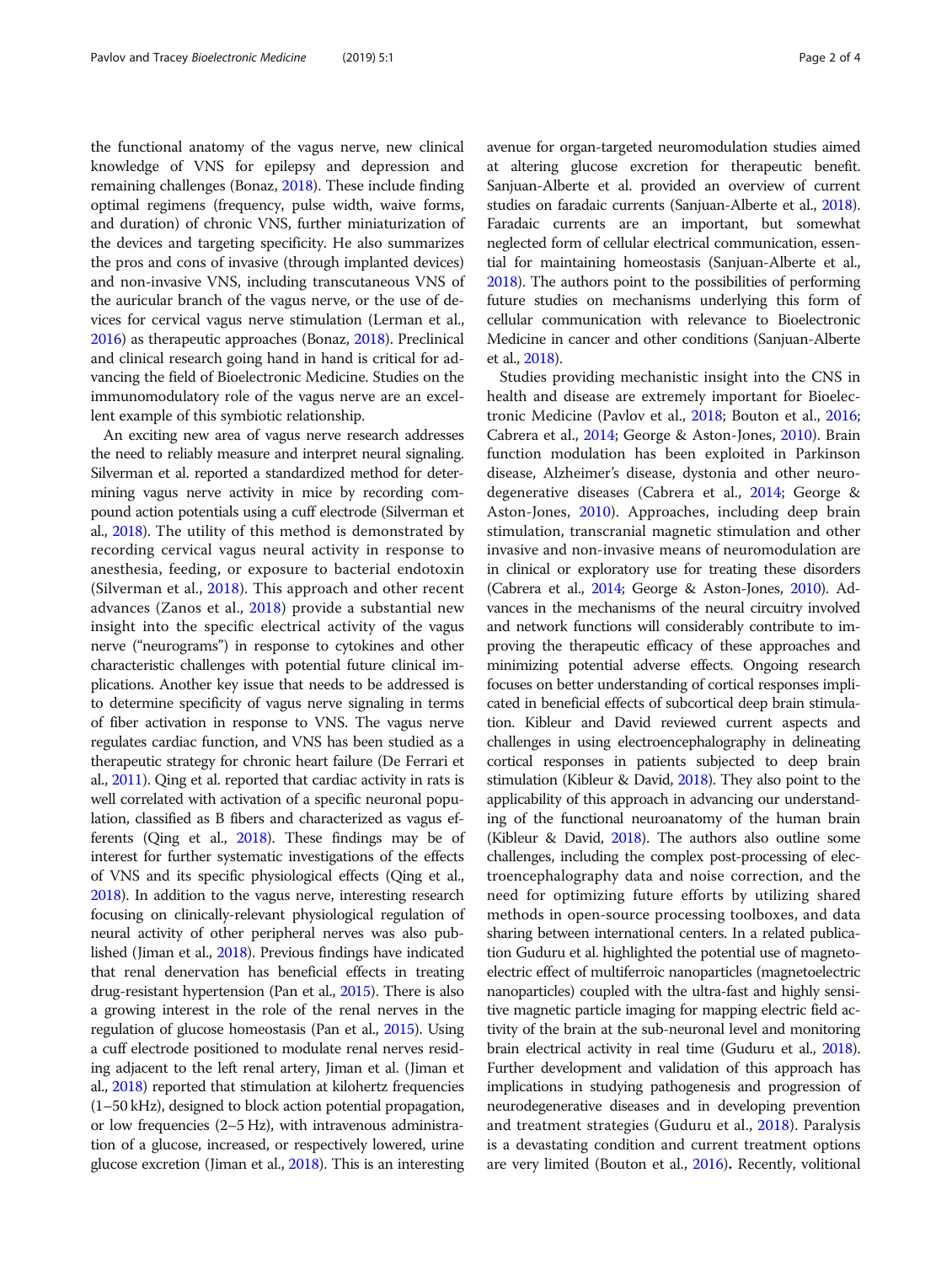muscle activation in a paralyzed human was successfully achieved using intracortically recorded signals (Bouton et al., [2016](#page-3-0)). This and other important developments indicated that advanced bioelectronic neuroprosthetic technology and stimulation paradigms have the potential to alleviate the effects of paralyses (Bouton et al., [2016](#page-3-0); Angeli et al., [2018;](#page-3-0) Capogrosso et al., [2016\)](#page-3-0). In a related study (published in Bioelectronic Medicine) Zhang et al. provided insight into the utility of wavelet decomposition as a method to extract neural features obtained from a microelectrode array implanted in the motor cortex of a human with tetraplegia (Zhang et al., [2018](#page-3-0)). The authors demonstrate that neural information from the brain can be reliably recorded for over 3 years after implanting microelectrodes and indicate the use of this method as an important alternative to other currently used neural feature extraction methods (Zhang et al., [2018\)](#page-3-0). These results may further guide the use of brain computer Interfaces with the goal of advanced understanding of the long-term behavior of intracortically-recorded signals. They will also be of interest for optimizing chronic clinical applications involving cortically controlled neuromuscular stimulation to enable multiple hand movements in the same patient (Zhang et al., [2018\)](#page-3-0). Studies on brain function in response to altered oxygen supplies are relevant to many pathophysiological conditions within the scope of Bioelectronic Medicine. As noted by Bailey, the ability to "sense" oxygen and maintain homeostasis is a major driving force in the evolution of the human brain (Bailey, [2018\)](#page-3-0). This author provides an overview of the multiple aspects of the role of oxygen in human evolution and brain development (Bailey, [2018](#page-3-0)). He summarizes existing knowledge and points to the need for a better understanding of brain mechanisms involved in sensing hypoxia and elaborating redox-signaling defense mechanisms (Bailey, [2018](#page-3-0)).

Obesity and diabetes are pandemic and present significant challenges to modern society (Mokdad et al., [2003](#page-3-0); van Dieren et al., [2010](#page-3-0)). Better understanding of the role of the nervous system in obesity and diabetes pathophysiology will generate important insights for using neuromodulation and bioelectronic technology in the treatment of these disorders (Pavlov & Tracey, [2012](#page-3-0); Pelot & Grill, [2018](#page-3-0)). Güemes and Georgiou provided an overview of the role of brain and peripheral neural mechanisms in the regulation of glucose homeostasis (Güemes & Georgiou, [2018](#page-3-0)). They discus on the relevance of this knowledge to developing neuromodulatory approaches to control glucose levels (Güemes & Georgiou, [2018](#page-3-0)). In a related publication Kovatchev outlined challenges in maintaining strict glycemic control without increasing the risk of hypoglycemia as a central problem in the clinical management of diabetes (Kovatchev, [2018](#page-3-0)). The author summarizes the substantial progress in advancing diabetes technology. These include improved continuous subcutaneous insulin infusion, developing mathematical models and computer simulation of human metabolic processes, real-time continuous glucose monitoring (CGM), and control algorithms resulting in closed-loop systems known as the "artificial pancreas" (Kovatchev, [2018\)](#page-3-0). He also reviews ongoing clinical trials testing this artificial pancreas technology as wearable home-use devices and notes the FDA approval of the first hybrid closed-loop system (Kovatchev, [2018\)](#page-3-0).

It was estimated that in 2015, 36 million people were blind, and 217 million had moderate or severe vision impairment (Bourne et al., [2017](#page-3-0)). Visual prostheses are medical devices designed to provide some degree of vision to individuals with blindness as a result of severe degeneration or damage to the retina, the optic nerve, or brain damage (Fernandez, [2018](#page-3-0)). Fernandez summarized the current state of studying electrical stimulation in this context and developing, and using visual prostheses (Fernandez, [2018\)](#page-3-0). The author also outlines challenges in optimizing visual prostheses related to biocompatibility, biotolerability and viability of electrodes and devices in current use. Of note, similar issues have been described in developing technology for peripheral nerve modulation (Giagka & Serdijn, [2018](#page-3-0); Bettinger, [2018\)](#page-3-0). Other important questions are related to better understanding brain plasticity associated with the use of visual prostheses (Merabet et al., [2005;](#page-3-0) Fernandez, [2005\)](#page-3-0) and developing personalized rehabilitative strategies (Fernandez, [2018\)](#page-3-0). The use of optogenetics may offer ways to overcome limitations of currently used electrical stimulation approaches (Fernandez, [2018;](#page-3-0) Sahel & Roska, [2013](#page-3-0)).

A growing knowledge of mechanisms of neural regulation in disease pathogenesis will be instrumental for developing new bioelectronic technologies. Bioelectronic Medicine will be the platform for innovative research and conceptual developments reflecting the progress in the field.

#### **Abbreviations**

NEW: Neural Engineering Workshop; VNS: Vagus nerve stimulation

#### Acknowledgements

None

## Funding

# None

# Availability of data and materials

Not applicable

#### Authors' contributions

VP and KT contributed equally to the writing of this editorial. Both authors read and approved the final manuscript.

#### Ethics approval and consent to participate

Not applicable

# Consent for publication

Not applicable

#### Competing interests

V.A.P. and K.J.T. are authors on patents broadly related to the topic of this editorial and have assigned their rights to the Feinstein Institute for Medical